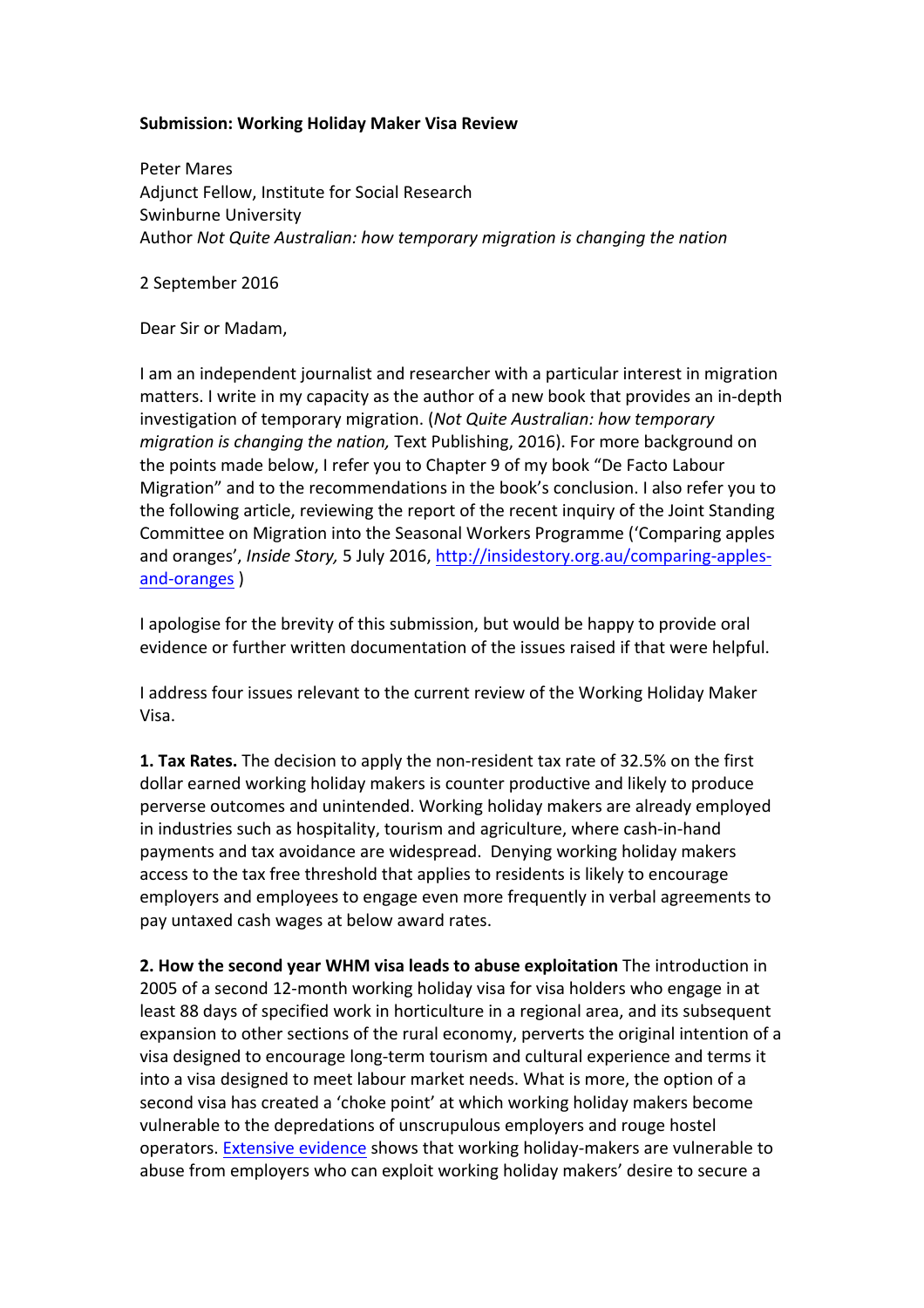second year visa by demanding that they perform dangerous work, work for excessive hours, or work for sub-award wages. There are documented cases of employers failing to provide a safe workplace, refusing to take responsibility for workplace injuries and pressuring female workers to provide sexual favours in return for 'sign off'' on their 88 days specified work. Rouge hostel operators promise work in return for backpacker accommodation, but travellers can arrive in remote locations having paid for their accommodation in advance, only to find that there is no work available, or that work is uncertain or that the available pay and hours are insufficient to cover living costs.

While many employers and accommodation operators do the right thing, the second visa option structural creates conditions in which such abuses are almost certain to occur.

**3. The interaction of the Working Holiday Visa second visa option and the Seasonal Workers Programme (SWP).** The Seasonal Workers Programme for seasonal migrant workers from Pacific Island nations and in East Timor has been seriously undermined by the second working holiday visa option. Farmers who want to engage working holiday-makers don't have to prove their credentials in any way, whereas "approved employers" under the SWP must demonstrate not only "good immigration practices and a history of compliance with immigration legislation" but also "a history of compliance with Australian workplace relations, work health and safety legislation, and other relevant laws." While only 58 employers were approved under the SWP in 2014–15, a majority of horticultural producers report employing working holidaymakers. An employer who wants to recruit backpackers doesn't have to test the local labour market at all, whereas approved SWP employers must advertise for a two-week period within the three months before they bring a seasonal worker to Australia.

A regulated scheme with a development focus will always entail higher costs for employers than an unregulated backpacker program, which is why the option of a second working-holiday visa should be gradually phased out and replaced with an expanded SWP. As long as the second WHM visa option exists, the Seasonal Worker Programme will continue to be stymied, because employers will find it cheaper and easier to hire backpackers. Yet while this may be in the short term interests of individual employers, it is not in the long term national interest or the interests of Australia's regional industries.

Under the working holiday maker scheme, most backpackers will only work in a recognized industry regional Australia for as long as necessary to acquire a second WHM visa. Reliance on an itinerant "backpacker" workforce has significant disadvantages.

The Victorian apple-growing firm Vernview, for example, told parliament's migration committee that the high turnover makes working holiday-makers unreliable because "backpackers tend to only want to be around for short periods before heading off to the next region as many have a pre-planned itinerary of exploring Australia." This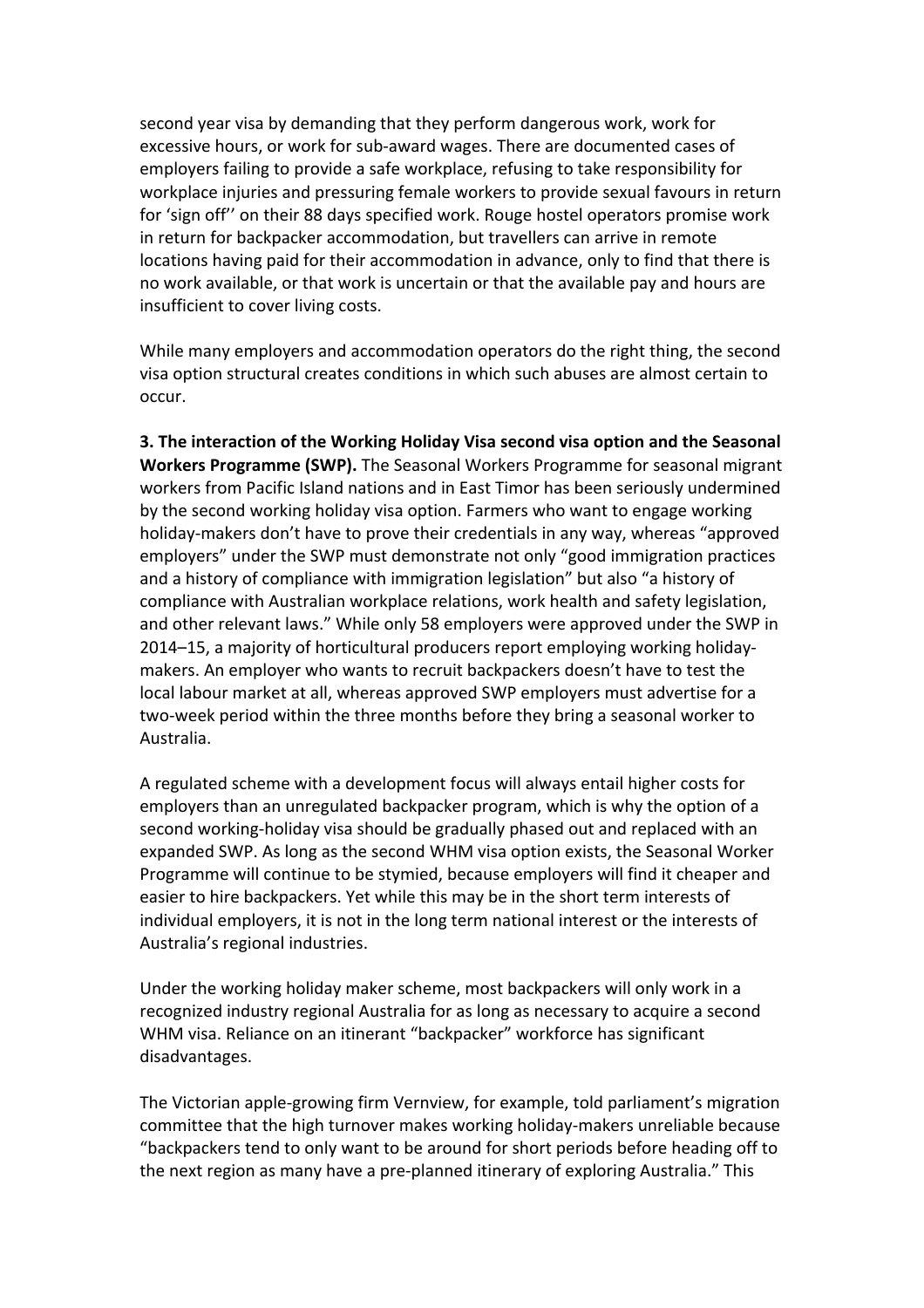has often left the business "short of labour and caused issues on critical days of harvest and getting the crop picked in optimum condition."

While Australia's Seasonal Worker Programme for the Pacific Islands and East Timor imposes time limits—seasonal workers can only stay in Australia for part of the year (usually a maximum of six months)—it is anticipated that they will return again year after year. By encouraging migrants to return year after year, the SWP aims to provide employers with a secure source of increasingly skilled and experienced labour. 

There is another consideration at work here: a primary purpose of the Seasonal Worker Programme is promoting development, so the idea is that workers take their savings home to invest in their own families and communities before returning for another stint of work the following season. The intent, too, is that seasonal workers still spend a significant chunk of each year with their families—that they keep their emotional roots in home soil,

The Seasonal Worker Programme has the added benefit of generating employment and increasing family incomes in small nations that are highly dependent on Australian aid. Ideally, a seasonal labour programme should also include training opportunities so that workers could take home useful skills (such as courses in first aid or safe pesticide handling). The cyclical nature of the Seasonal Worker Programme is better for productivity than the working-holidaymaker scheme: as the same workers return year on year they become increasingly proficient in the skills appropriate to the workplace, whereas each new batch of backpackers always starts from scratch. Experience in New Zealand and Canada shows that cyclical seasonallabour schemes can be viable and beneficial. Despite its much smaller economy, New Zealand hosts around 8000 seasonal workers each year; Australia's numbers are fewer than 3000

If we need more fruit-pickers and other seasonal workers in rural and remote Australia, then the Seasonal Worker Programme for the Pacific and East Timor is a more appropriate way to meet this demand for labour, as long as it remains closely regulated. Recent allegations of labour-hire companies ripping off Pacific Island workers in Queensland, NSW and Victoria are disturbing, but it is nevertheless easier to monitor the employment conditions of teams of workers deployed under a centrally organised Seasonal Worker Programme than it is to keep track of what happens to tens of thousands of working holidaymakers independently entering the rural labour market—particularly when, as outlined above, employers and accommodation providers can use the option of a second visa to exploit potentially vulnerable young travellers. In addition, as far as I am aware, all of the problems of abuse that have arisen in the Seasonal Workers Programme have been perpetrated by labour hire contractors rather than farmers; it appears therefore that the problem lies not with the design of the SWP per se, but rather with the extremely lax regulation of labour hire contractors in Australia. As the parliament's joint migration committee reported, the Fair Work Ombudsman receives a "relatively low" number of complaints about employers in the SWP compared to other sectors and abuse in